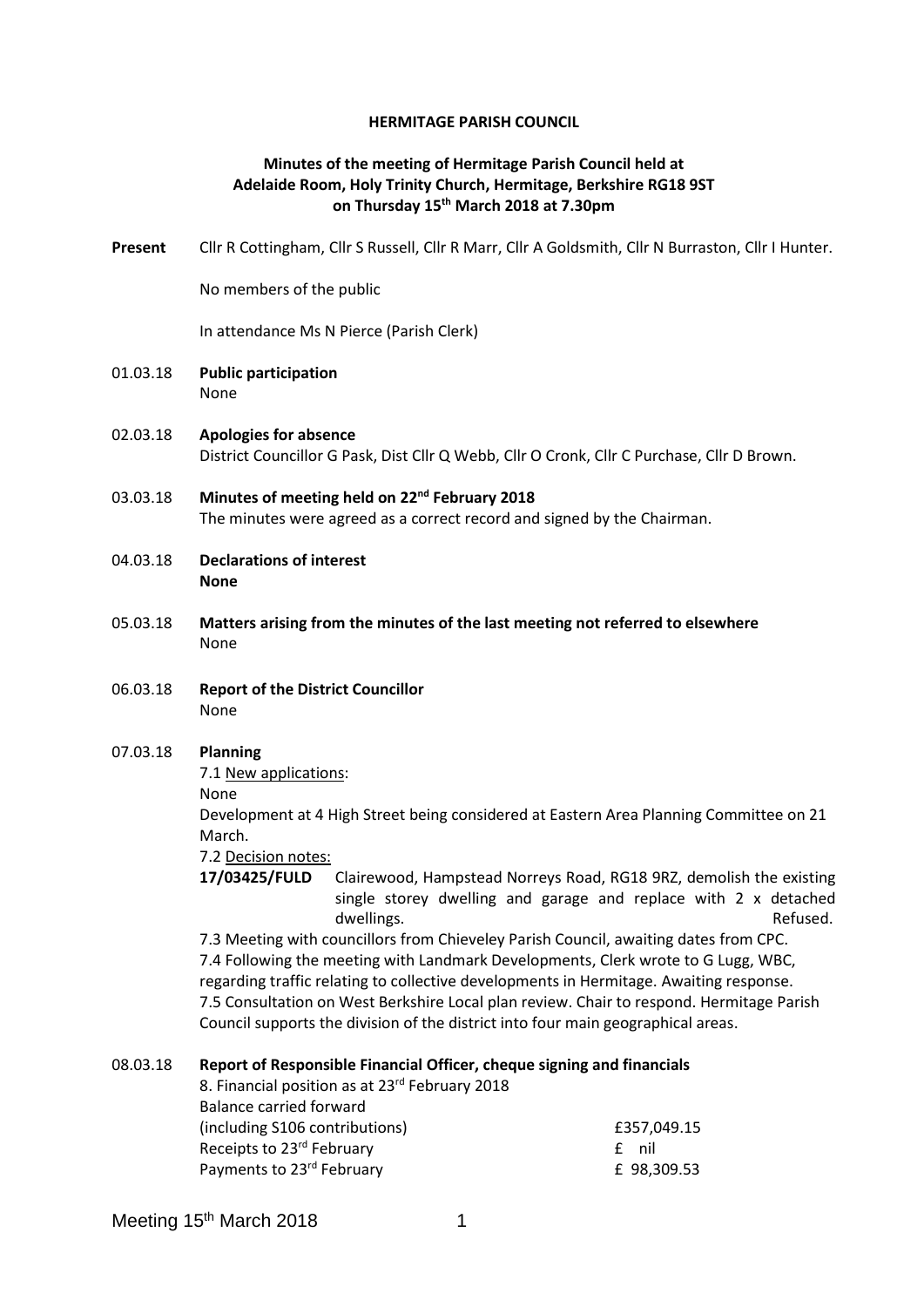| Less unpresented cheques                                 |       |             | 312.43   |
|----------------------------------------------------------|-------|-------------|----------|
| Balance in hand                                          |       | £258,427.19 |          |
|                                                          |       |             |          |
| 8.1. Payments approved March 2018                        |       |             |          |
| 8.1.1 Sunshine Commercial Services Ltd                   |       | £           | 220.44   |
| 8.1.2 Grass maintenance/Contractor                       |       | £           | 590.50   |
| 8.1.3 Cost of administration                             |       | £           | 506.63   |
| 8.1.4 HMRC                                               | paye  | £           | 122.48   |
| 8.1.5 S Russell ink £44.99, mileage £6.75, parking £1.30 |       | £           | 53.04    |
| 8.1.6 CCLA - Property Fund, financial advisor            |       | £           | 350.00*  |
| 8.1.7 WBCS 66% of capped figure as shortened day         |       | £           | 50.00    |
| 8.1.8 Barlow & Sons, membrane, rabbit spirals, bamboo    |       |             |          |
| canes, stakes and buckle ties                            |       | £           | 116.77   |
|                                                          | Total | f           | 2,009.86 |
|                                                          |       |             |          |

\*payment for financial advisor deferred.

Payment of £17,511.20 for Safe and Sound playgrounds on 7/3/2018. Payment of £232.00 for West Berkshire Council (muga) on 7/3/2018.

8.2 To instruct financial advisor to facilitate payment to CCLA Property Fund, budget £350 with 10% ceiling increase if necessary. Unanimously agreed.

- 09.03.18 Adoption of Freedom of Information policy **- u**nanimously agreed.
- 10.03.18 Adoption of Complaints procedure adopted unanimously agreed.
- 11.03.18 Adoption of Anti-Bullying and Harassment policy adopted unanimously agreed.

### 12.03.18 **Burial ground**

A burial is to take place on 22<sup>nd</sup> March. There is moss on the path near to the tree. Cllr Marr to remedy. The burial gates need to be treated. Cllr Cottingham to liaise with contractor.

### 13.03.18 **Highways**

13.1 New bus shelter: correspondence sent to Externiture Ltd on  $7<sup>th</sup>$  March. Awaiting response. To advise Externiture a response is required by 4th April 2018. Parish clerk. 13.2 Contractor to carry out work on the damaged bus shelter on Hampstead Norreys Road. Unanimously agreed.

13.3 Cold Ash Zone proposal to restrict heavy commercial vehicles - no objection, unanimous decision.

# 14.03.18 **Environment**

14.1 Recreation ground: very waterlogged.

14.2 Furze Hill: the deceased oak has been felled 15/3/2018.

14.2.1 Silver Birches at Pinewood Crescent are leaning into the road. Permission received to fell. The cost is £350.00. Unanimously agreed.

14.2.2 Quotations accepted for fencing work at the entrance to Furze Hill and southern edge of recreation ground £900+vat, fencing to west side of the drive at Furze Hill £230+vat, fencing at Pinewood Park £550+vat. New gate hook and striker at Pinewood Park £25+vat. Unanimously agreed.

14.3 Cllrs Russell and Cottingham carried out February playground inspections. Cllr Burraston to carry out March inspection.